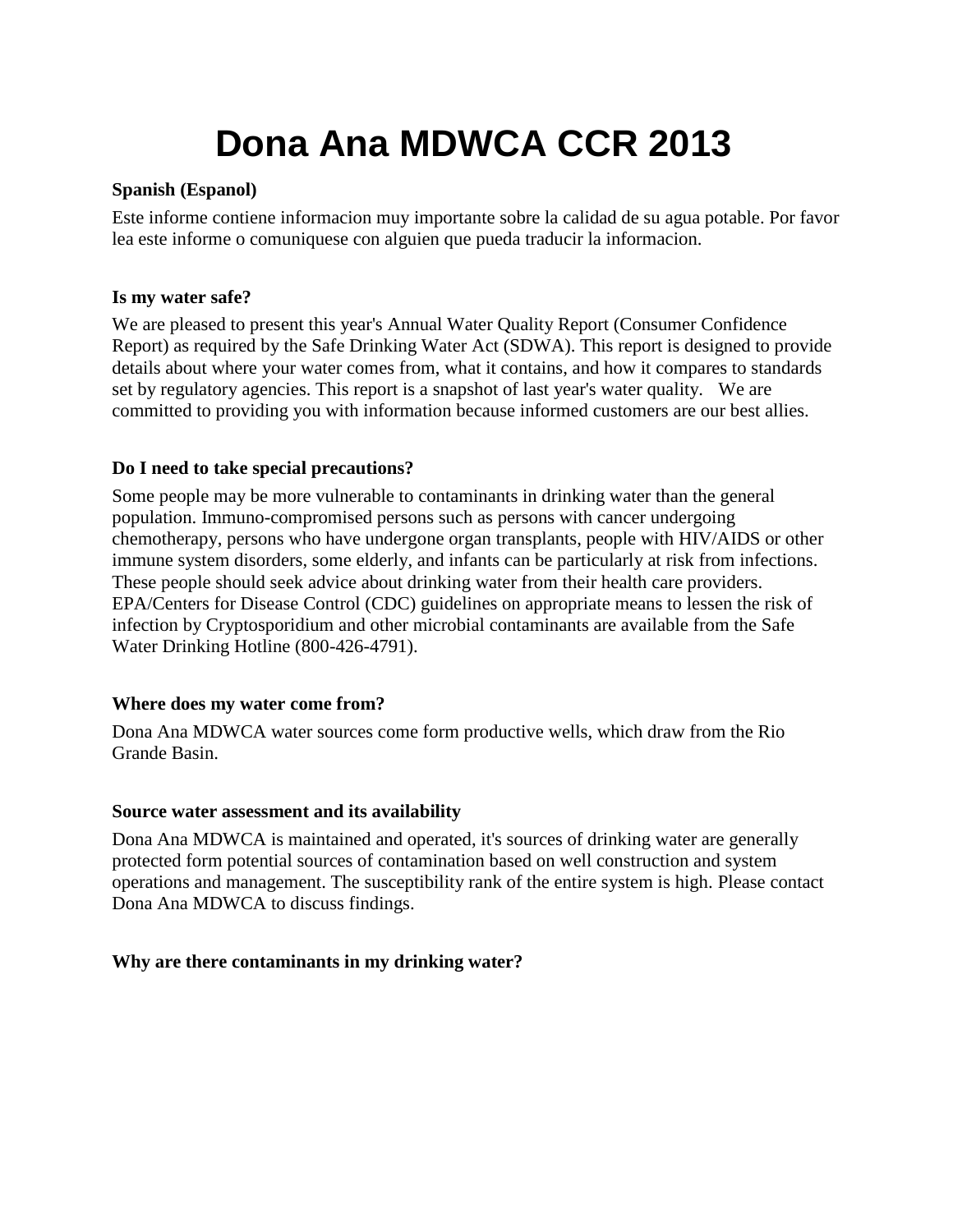Drinking water, including bottled water, may reasonably be expected to contain at least small amounts of some contaminants. The presence of contaminants does not necessarily indicate that water poses a health risk. More information about contaminants and potential health effects can be obtained by calling the Environmental Protection Agency's (EPA) Safe Drinking Water Hotline (800-426-4791).

The sources of drinking water (both tap water and bottled water) include rivers, lakes, streams, ponds, reservoirs, springs, and wells. As water travels over the surface of the land or through the ground, it dissolves naturally occurring minerals and, in some cases, radioactive material, and can pick up substances resulting from the presence of animals or from human activity: microbial contaminants, such as viruses and bacteria, that may come from sewage treatment plants, septic systems, agricultural livestock operations, and wildlife; inorganic contaminants, such as salts and metals, which can be naturally occurring or result from urban stormwater runoff, industrial, or domestic wastewater discharges, oil and gas production, mining, or farming; pesticides and herbicides, which may come from a variety of sources such as agriculture, urban stormwater runoff, and residential uses; organic Chemical Contaminants, including synthetic and volatile organic chemicals, which are by-products of industrial processes and petroleum production, and can also come from gas stations, urban stormwater runoff, and septic systems; and radioactive contaminants, which can be naturally occurring or be the result of oil and gas production and mining activities. In order to ensure that tap water is safe to drink, EPA prescribes regulations that limit the amount of certain contaminants in water provided by public water systems. Food and Drug Administration (FDA) regulations establish limits for contaminants in bottled water which must provide the same protection for public health.

#### **How can I get involved?**

Board Meetings are held the 2nd and 4th Tuesday of the month. Board meetings commence at 9:00am. If you have any questions please feel free to call at (575)526-3491

#### **Description of Water Treatment Process**

Your water is treated in a "treatment train" (a series of processes applied in a sequence) that includes coagulation, flocculation, sedimentation, filtration, and disinfection. Coagulation removes dirt and other particles suspended in the source water by adding chemicals (coagulants) to form tiny sticky particles called "floc," which attract the dirt particles. Flocculation (the formation of larger flocs from smaller flocs) is achieved using gentle, constant mixing. The heavy particles settle naturally out of the water in a sedimentation basin. The clear water then moves to the filtration process where the water passes through sand, gravel, charcoal or other filters that remove even smaller particles. A small amount of chlorine or other disinfection method is used to kill bacteria and other microorganisms (viruses, cysts, etc.) that may be in the water before water is stored and distributed to homes and businesses in the community.

**Water Conservation Tips**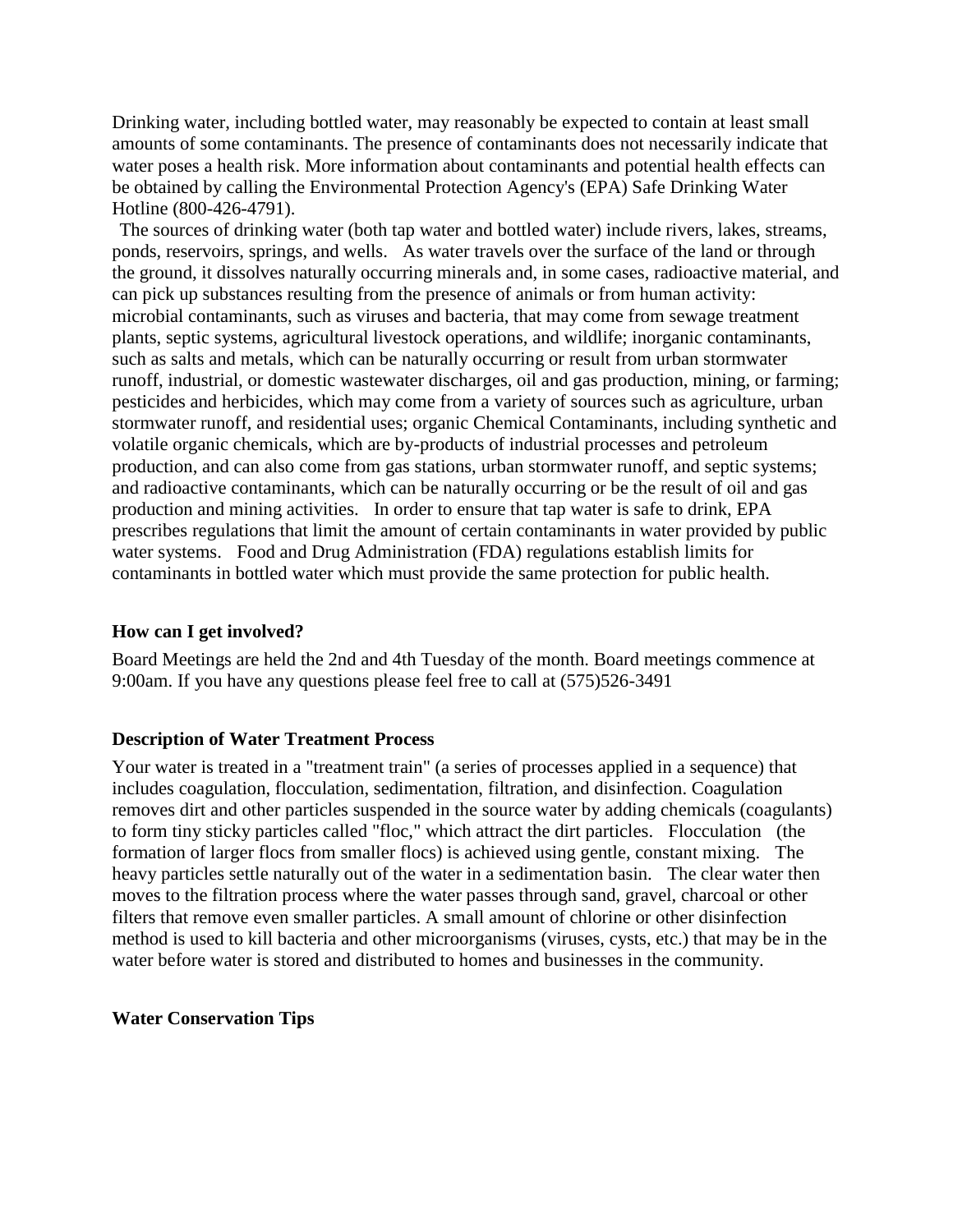Did you know that the average U.S. household uses approximately 400 gallons of water per day or 100 gallons per person per day? Luckily, there are many low-cost and no-cost ways to conserve water. Small changes can make a big difference – try one today and soon it will become second nature.

- Take short showers a 5 minute shower uses 4 to 5 gallons of water compared to up to 50 gallons for a bath.
- Shut off water while brushing your teeth, washing your hair and shaving and save up to 500 gallons a month.
- Use a water-efficient showerhead. They're inexpensive, easy to install, and can save you up to 750 gallons a month.
- Run your clothes washer and dishwasher only when they are full. You can save up to 1,000 gallons a month.
- Water plants only when necessary.
- Fix leaky toilets and faucets. Faucet washers are inexpensive and take only a few minutes to replace. To check your toilet for a leak, place a few drops of food coloring in the tank and wait. If it seeps into the toilet bowl without flushing, you have a leak. Fixing it or replacing it with a new, more efficient model can save up to 1,000 gallons a month.
- Adjust sprinklers so only your lawn is watered. Apply water only as fast as the soil can absorb it and during the cooler parts of the day to reduce evaporation.
- Teach your kids about water conservation to ensure a future generation that uses water wisely. Make it a family effort to reduce next month's water bill!
- Visit [www.epa.gov/watersense](http://www.epa.gov/watersense) for more information.

### **Cross Connection Control Survey**

The purpose of this survey is to determine whether a cross-connection may exist at your home or business. A cross connection is an unprotected or improper connection to a public water distribution system that may cause contamination or pollution to enter the system. We are responsible for enforcing cross-connection control regulations and insuring that no contaminants can, under any flow conditions, enter the distribution system. If you have any of the devices listed below please contact us so that we can discuss the issue, and if needed, survey your connection and assist you in isolating it if that is necessary.

- Boiler/ Radiant heater (water heaters not included)
- Underground lawn sprinkler system
- Pool or hot tub (whirlpool tubs not included)
- $\bullet$  Additional source(s) of water on the property
- Decorative pond
- Watering trough

#### **Source Water Protection Tips**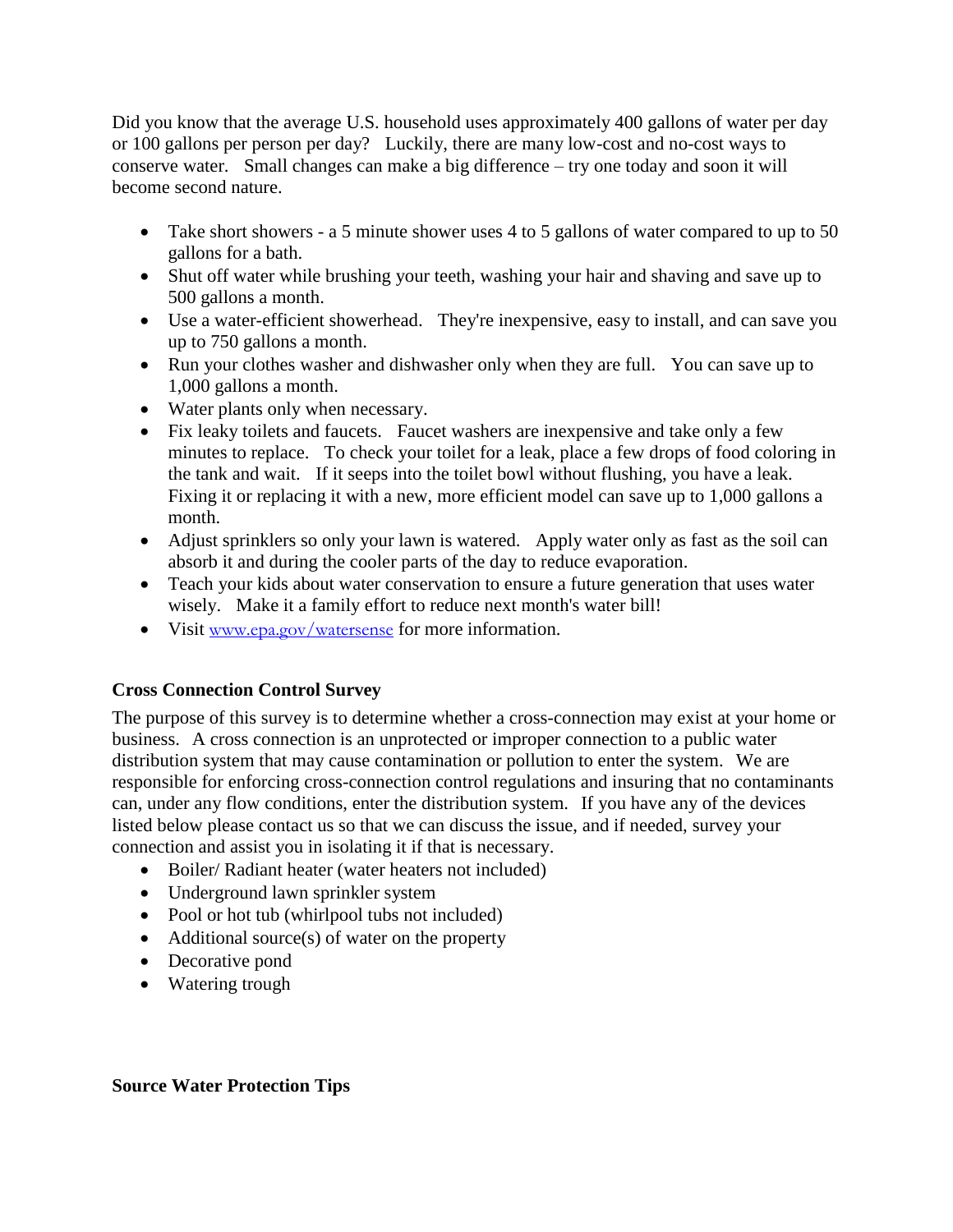Protection of drinking water is everyone's responsibility. You can help protect your community's drinking water source in several ways:

- Eliminate excess use of lawn and garden fertilizers and pesticides they contain hazardous chemicals that can reach your drinking water source.
- Pick up after your pets.
- If you have your own septic system, properly maintain your system to reduce leaching to water sources or consider connecting to a public water system.
- Dispose of chemicals properly; take used motor oil to a recycling center.
- Volunteer in your community. Find a watershed or wellhead protection organization in your community and volunteer to help. If there are no active groups, consider starting one. Use EPA's Adopt Your Watershed to locate groups in your community, or visit the Watershed Information Network's How to Start a Watershed Team.
- Organize a storm drain stenciling project with your local government or water supplier. Stencil a message next to the street drain reminding people "Dump No Waste - Drains to River" or "Protect Your Water." Produce and distribute a flyer for households to remind residents that storm drains dump directly into your local water body.

#### **Additional Information for Lead**

If present, elevated levels of lead can cause serious health problems, especially for pregnant women and young children. Lead in drinking water is primarily from materials and components associated with service lines and home plumbing. Dona Ana MDWCA is responsible for providing high quality drinking water, but cannot control the variety of materials used in plumbing components. When your water has been sitting for several hours, you can minimize the potential for lead exposure by flushing your tap for 30 seconds to 2 minutes before using water for drinking or cooking. If you are concerned about lead in your water, you may wish to have your water tested. Information on lead in drinking water, testing methods, and steps you can take to minimize exposure is available from the Safe Drinking Water Hotline or at http://www.epa.gov/safewater/lead.

# **Water Quality Data Table**

In order to ensure that tap water is safe to drink, EPA prescribes regulations which limit the amount of contaminants in water provided by public water systems. The table below lists all of the drinking water contaminants that we detected during the calendar year of this report. Although many more contaminants were tested, only those substances listed below were found in your water. All sources of drinking water contain some naturally occurring contaminants. At low levels, these substances are generally not harmful in our drinking water. Removing all contaminants would be extremely expensive, and in most cases, would not provide increased protection of public health. A few naturally occurring minerals may actually improve the taste of drinking water and have nutritional value at low levels. Unless otherwise noted, the data presented in this table is from testing done in the calendar year of the report. The EPA or the State requires us to monitor for certain contaminants less than once per year because the concentrations of these contaminants do not vary significantly from year to year, or the system is not considered vulnerable to this type of contamination. As such, some of our data, though representative, may be more than one year old. In this table you will find terms and abbreviations that might not be familiar to you. To help you better understand these terms, we have provided the definitions below the table.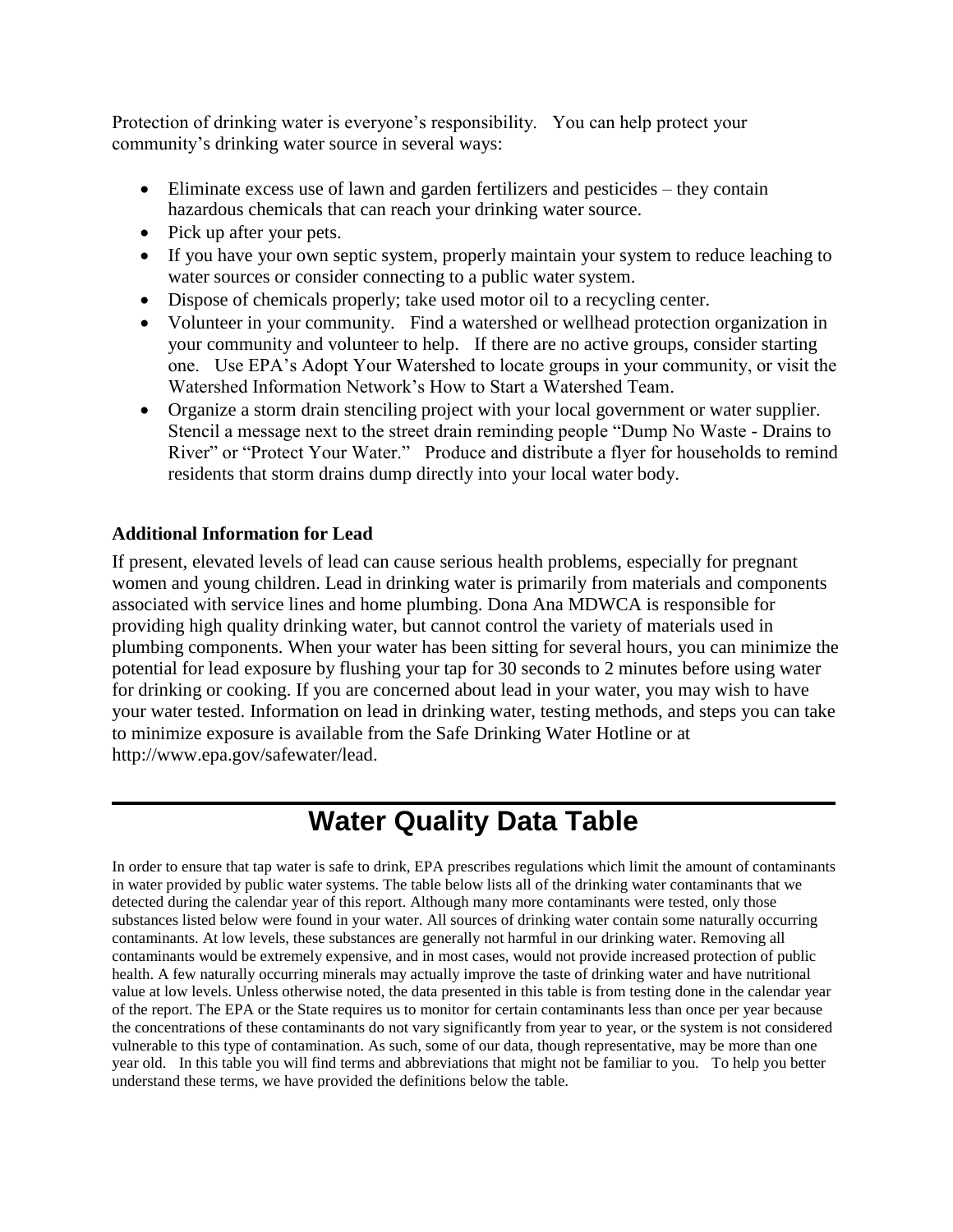|                                                     | <b>MCLG</b>       | MCL,           |                  |                                      |                  |               |                  |                                                                                                                                                 |
|-----------------------------------------------------|-------------------|----------------|------------------|--------------------------------------|------------------|---------------|------------------|-------------------------------------------------------------------------------------------------------------------------------------------------|
|                                                     | or                | TT, or         | Your             |                                      | Range            | <b>Sample</b> |                  |                                                                                                                                                 |
| <b>Contaminants</b>                                 | <b>MRDLG MRDL</b> |                | <b>Water</b>     |                                      | $Low$ High       | <b>Date</b>   | <b>Violation</b> | <b>Typical Source</b>                                                                                                                           |
| <b>Disinfectants &amp; Disinfectant By-Products</b> |                   |                |                  |                                      |                  |               |                  |                                                                                                                                                 |
|                                                     |                   |                |                  |                                      |                  |               |                  | (There is convincing evidence that addition of a disinfectant is necessary for control of microbial contaminants)                               |
| <b>TTHMs</b> [Total<br>Trihalomethanes]<br>(ppb)    | <b>NA</b>         | 80             | 13.6             | <b>ND</b>                            | 13.6             | 2012          | No               | By-product of drinking water<br>disinfection                                                                                                    |
| <b>Inorganic Contaminants</b>                       |                   |                |                  |                                      |                  |               |                  |                                                                                                                                                 |
| Nitrate [measured as<br>Nitrogen] (ppm)             | 10                | 10             | 1.5              | 1.1                                  | 1.5              | 2013          | N <sub>o</sub>   | Runoff from fertilizer use;<br>Leaching from septic tanks,<br>sewage; Erosion of natural<br>deposits                                            |
| Fluoride (ppm)                                      | 4                 | $\overline{4}$ | 0.62             | 0.28                                 | 0.62             | 2012          | No               | Erosion of natural deposits;<br>Water additive which<br>promotes strong teeth;<br>Discharge from fertilizer and<br>aluminum factories           |
| Arsenic (ppb)                                       | $\overline{0}$    | 10             | 0.0032           | 0.002<br>$\mathcal{D}_{\mathcal{A}}$ | 0.0032           | 2012          | N <sub>o</sub>   | Erosion of natural deposits;<br>Runoff from orchards; Runoff<br>from glass and electronics<br>production wastes                                 |
| Barium (ppm)                                        | 2                 | $\mathfrak{2}$ | 0.12             | 0.12                                 | 0.12             | 2012          | N <sub>o</sub>   | Discharge of drilling wastes;<br>Discharge from metal<br>refineries; Erosion of natural<br>deposits                                             |
| Cadmium (ppb)                                       | 5                 | 5              | $\boldsymbol{0}$ | <b>ND</b>                            | $\mathbf{0}$     | 2012          | N <sub>o</sub>   | Corrosion of galvanized pipes;<br>Erosion of natural deposits;<br>Discharge from metal<br>refineries; runoff from waste<br>batteries and paints |
| Chromium (ppb)                                      | 100               | 100            | $\overline{0}$   | ND                                   | $\mathbf{0}$     | 2012          | No               | Discharge from steel and pulp<br>mills; Erosion of natural<br>deposits                                                                          |
| Mercury [Inorganic]<br>(ppb)                        | 2                 | $\overline{2}$ | $\boldsymbol{0}$ | ND                                   | 0                | 2012          | No               | Erosion of natural deposits;<br>Discharge from refineries and<br>factories; Runoff from<br>landfills; Runoff from<br>cropland                   |
| Selenium (ppb)                                      | 50                | 50             | 0.0015           | NA                                   |                  | 2012          | No               | Discharge from petroleum and<br>metal refineries; Erosion of<br>natural deposits; Discharge<br>from mines                                       |
| Antimony (ppb)                                      | 6                 | 6              | $\boldsymbol{0}$ | ND                                   | $\boldsymbol{0}$ | 2012          | No               | Discharge from petroleum<br>refineries; fire retardants;<br>ceramics; electronics; solder;<br>test addition.                                    |
| Beryllium (ppb)                                     | $\overline{4}$    | 4              | $\boldsymbol{0}$ | ND                                   | $\boldsymbol{0}$ | 2012          | No               | Discharge from metal<br>refineries and coal-burning<br>factories; Discharge from<br>electrical, aerospace, and<br>defense industries            |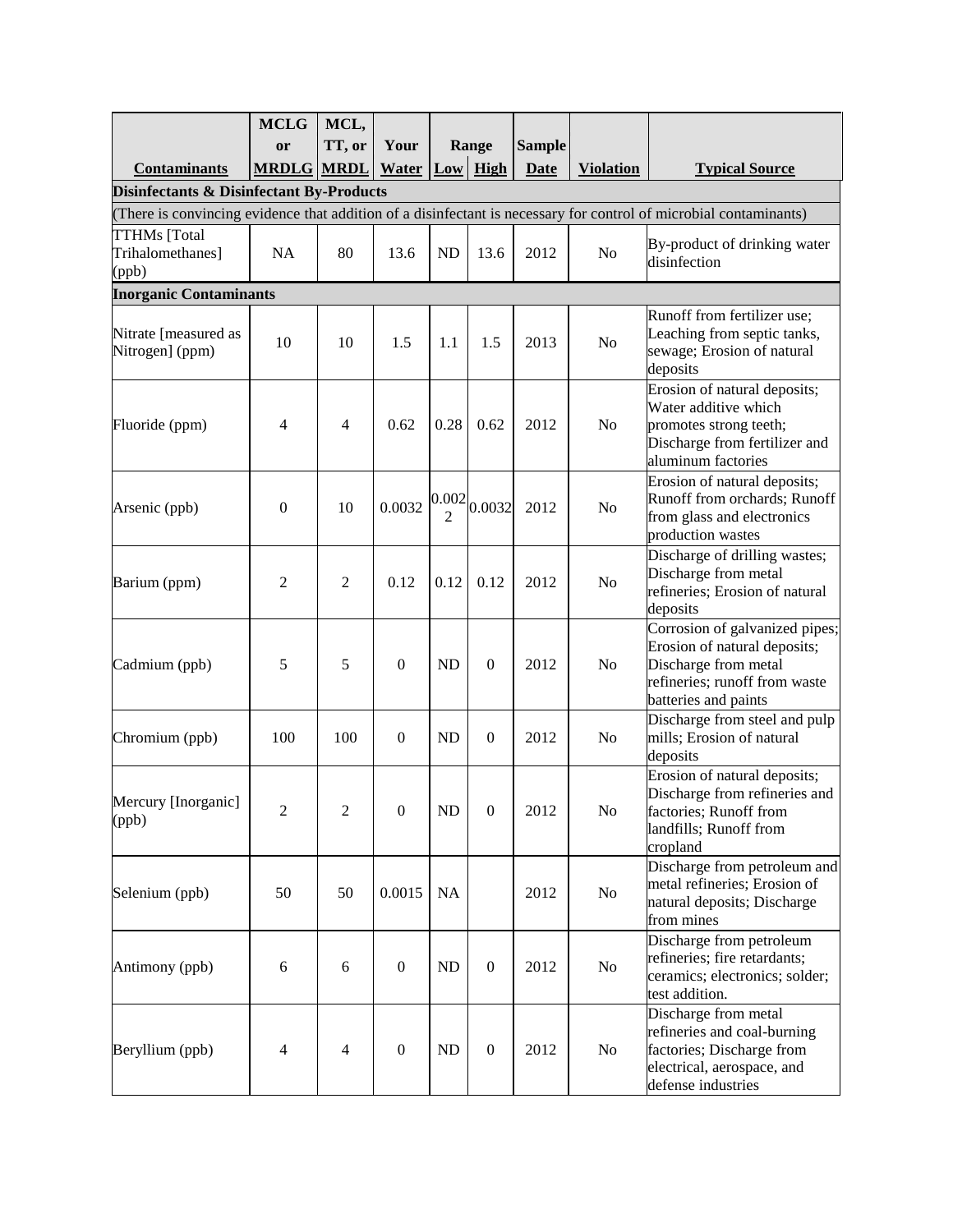| Thallium (ppb)                        | 0.5      | 2          | $\Omega$        | ND           | $\Omega$ | 2012 | <b>No</b>      | Discharge from electronics,<br>glass, and Leaching from<br>ore-processing sites; drug<br>factories |
|---------------------------------------|----------|------------|-----------------|--------------|----------|------|----------------|----------------------------------------------------------------------------------------------------|
| Copper - source<br>water (ppm)        |          | <b>MPL</b> | 0.35(M)<br>PL)  | $\theta$     | 0.44     | 2012 | N <sub>o</sub> | Corrosion of household<br>plumbing systems; Erosion of<br>natural deposits                         |
| Lead - source water<br>(ppm)          |          | 0.021      | 0.021(M)<br>PL) | $\mathbf{0}$ | 0.021    | 2012 | <b>No</b>      | Corrosion of household<br>plumbing systems; Erosion of<br>natural deposits                         |
| <b>Radioactive Contaminants</b>       |          |            |                 |              |          |      |                |                                                                                                    |
| Radium (combined<br>$226/228$ (pCi/L) | $\Omega$ | 5          | 0.75            | 0.19         | 0.75     | 2012 | N <sub>o</sub> | Erosion of natural deposits                                                                        |
| Uranium $(ug/L)$                      | $\Omega$ | 30         | 29              | 2            | 29       | 2012 | N <sub>o</sub> | Erosion of natural deposits                                                                        |
| Alpha emitters<br>(pCi/L)             | $\Omega$ | 15         | NA              |              |          | 2013 | N <sub>0</sub> | Erosion of natural deposits                                                                        |

| <b>Unit Descriptions</b> |                                                                     |
|--------------------------|---------------------------------------------------------------------|
| Term                     | <b>Definition</b>                                                   |
| ug/L                     | $\mu$ g/L : Number of micrograms of substance in one liter of water |
| ppm                      | ppm: parts per million, or milligrams per liter (mg/L)              |
| ppb                      | ppb: parts per billion, or micrograms per liter (µg/L)              |
| pCi/L                    | pCi/L: picocuries per liter (a measure of radioactivity)            |
| NA                       | NA: not applicable                                                  |
| ND                       | ND: Not detected                                                    |
| <b>NR</b>                | NR: Monitoring not required, but recommended.                       |

| <b>Important Drinking Water Definitions</b> |                                                                                                                                                                                                                                                                  |  |  |  |  |
|---------------------------------------------|------------------------------------------------------------------------------------------------------------------------------------------------------------------------------------------------------------------------------------------------------------------|--|--|--|--|
| <b>Term</b>                                 | <b>Definition</b>                                                                                                                                                                                                                                                |  |  |  |  |
| <b>MCLG</b>                                 | MCLG: Maximum Contaminant Level Goal: The level of a contaminant<br>in drinking water below which there is no known or expected risk to<br>health. MCLGs allow for a margin of safety.                                                                           |  |  |  |  |
| <b>MCL</b>                                  | MCL: Maximum Contaminant Level: The highest level of a contaminant<br>that is allowed in drinking water. MCLs are set as close to the MCLGs as<br>feasible using the best available treatment technology.                                                        |  |  |  |  |
| <b>TT</b>                                   | TT: Treatment Technique: A required process intended to reduce the<br>level of a contaminant in drinking water.                                                                                                                                                  |  |  |  |  |
| AL                                          | AL: Action Level: The concentration of a contaminant which, if<br>exceeded, triggers treatment or other requirements which a water system<br>must follow.                                                                                                        |  |  |  |  |
| Variances and Exemptions                    | Variances and Exemptions: State or EPA permission not to meet an MCL<br>or a treatment technique under certain conditions.                                                                                                                                       |  |  |  |  |
| <b>MRDLG</b>                                | MRDLG: Maximum residual disinfection level goal. The level of a<br>drinking water disinfectant below which there is no known or expected<br>risk to health. MRDLGs do not reflect the benefits of the use of<br>disinfectants to control microbial contaminants. |  |  |  |  |
| <b>MRDL</b>                                 | MRDL: Maximum residual disinfectant level. The highest level of a<br>disinfectant allowed in drinking water. There is convincing evidence that<br>addition of a disinfectant is necessary for control of microbial<br>contaminants.                              |  |  |  |  |